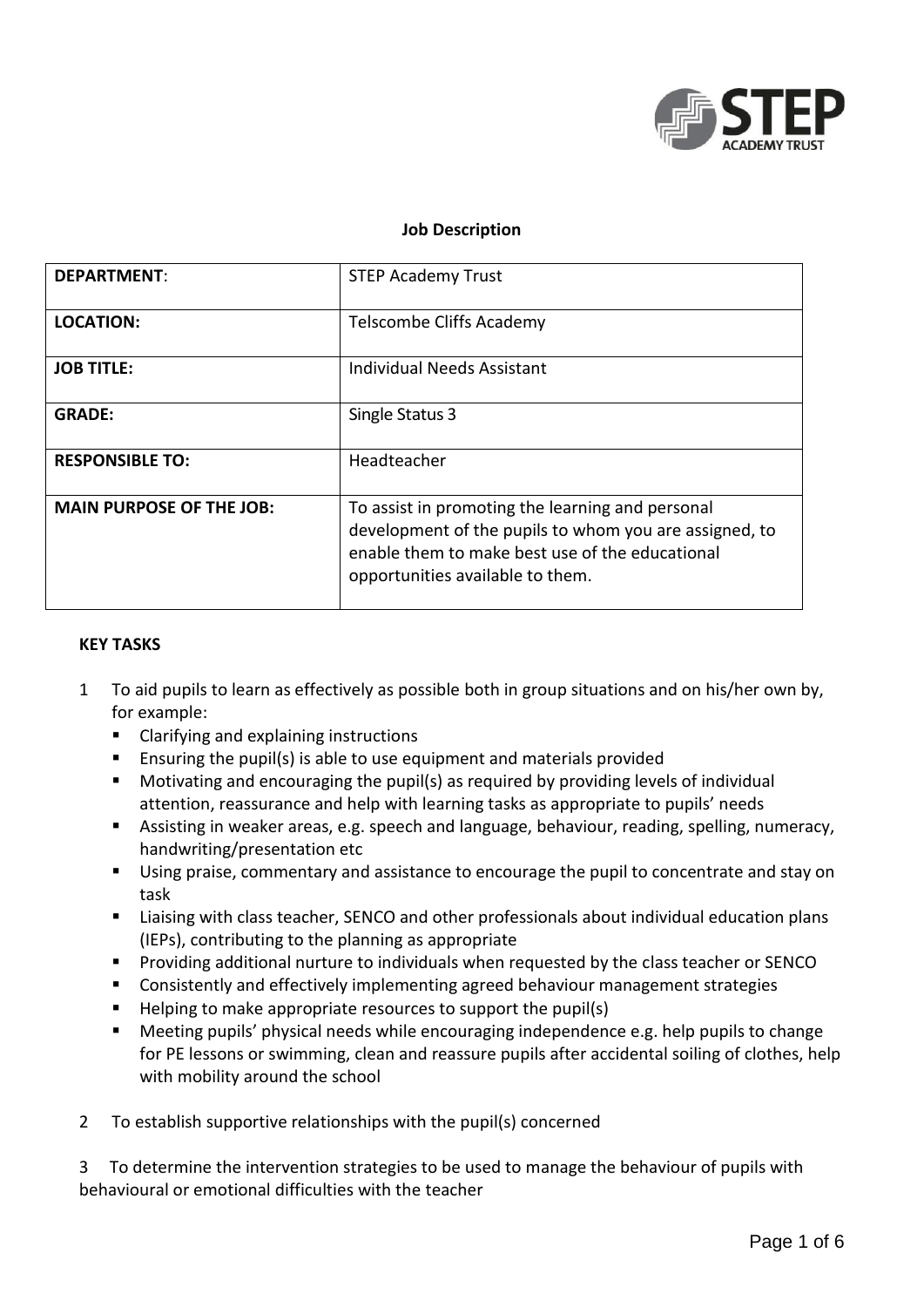4 To promote the acceptance and inclusion of the pupil(s) with SEN, encouraging pupils to interact with each other in an appropriate and acceptable manner

5 Monitor the pupil's response to the learning activities and, where appropriate, modify or adapt the activities as agreed with the teacher to achieve the intended learning outcomes

6 To give positive encouragement, feedback and praise to reinforce and sustain the pupil(s) efforts and develop self-reliance and self esteem

7 To mark pupils' work under the direction of the class teacher

8 To support the pupil(s) in developing social skills both in and out of the classroom

9 To support the use of ICT in learning activities

10 To provide regular feedback on the pupil(s)' learning and behaviour to the teacher/SENCO, including feedback on the effectiveness of the behaviour strategies adopted

11 Under the direction of the teacher, carry out and report on systematic observations of pupils to gather evidence of their knowledge, understanding and skills upon which the teacher makes judgements about their stage of development

12 When working with a group of pupils, understand and use group dynamics to promote group effectiveness and support group and individual performance

13 To use the school's system for recording progress

14 Where appropriate, to know and apply positive handling techniques

15 To prepare work and activities in advance of the lesson (within employed hours) e.g. operating AVA equipment as required i.e. photocopier, laminator, making books, labels, signs and undertaking practical tasks to maintain a good standard of classroom appearance.

16 To know and apply school policies on Child Protection, Health and Safety, Behaviour, Teaching and Learning, Equal Opportunities etc

17 Where appropriate to develop a relationship to foster links between home and school, and to keep the school informed of relevant information

18 To be aware of confidential issues linked to home/pupil/teacher/school

19 To contribute towards reviews of pupil(s)' progress as appropriate

20 To comply with legal and organisational requirements for maintaining the health, safety and security of yourself and others in the learning environment

21 To take part in training activities offered by the school and the county to further knowledge (within employed hours)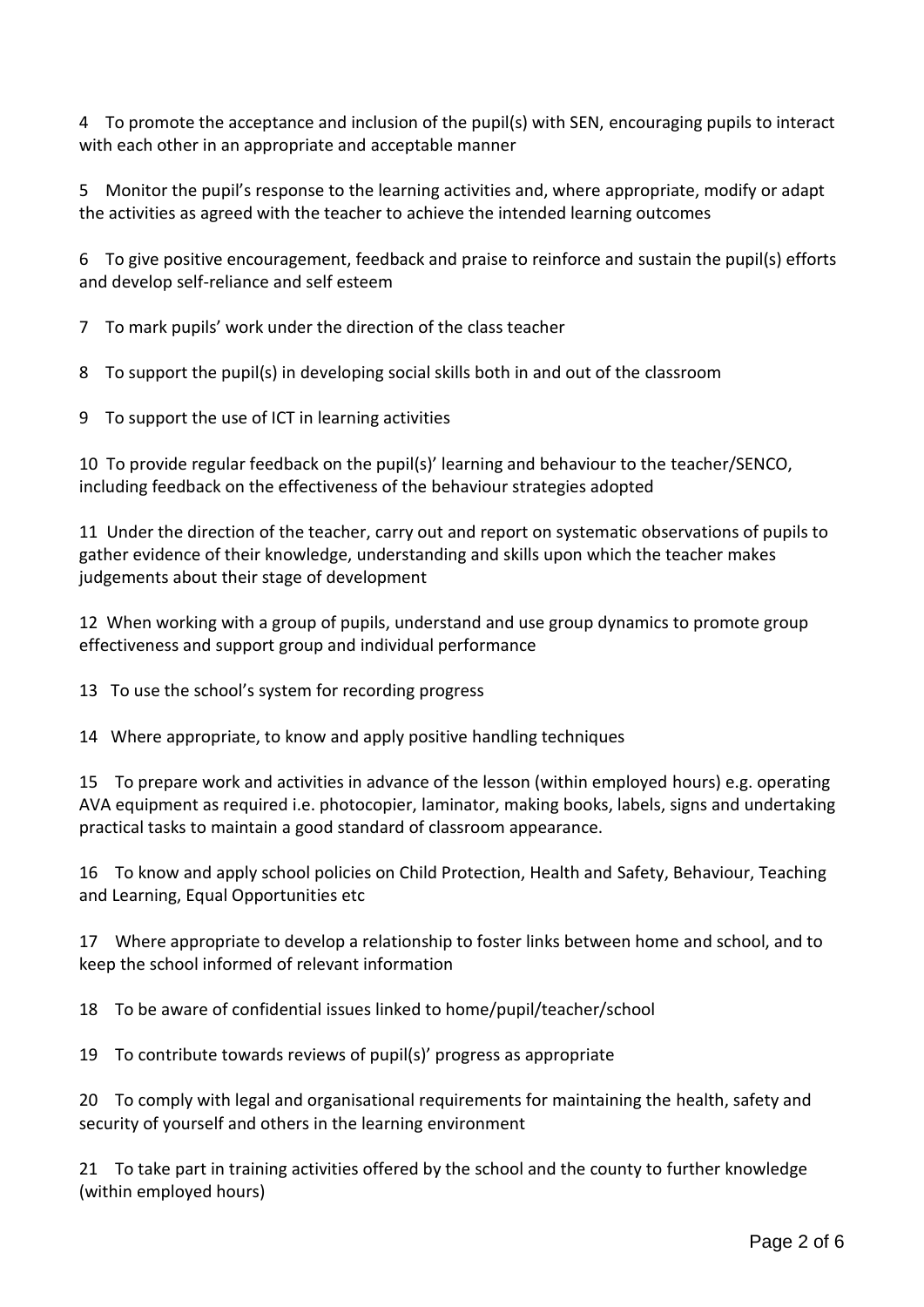22 To be willing to support playground/break time supervision e.g. educational games, homework clubs etc (within employed hours)

- 23 To accompany teacher and pupils on educational visits
- 24 To provide individual support, as required, during examination sessions

### 25 To carry out the above duties in accordance with STEP Equal Opportunities Policy

This job description sets out the duties of the post at the time when it was drawn up. Such duties may vary from time to time without changing the general character of the duties or the level of responsibility entailed. Such variations are a common occurrence and cannot of themselves justify a reconsideration of the grading of the post.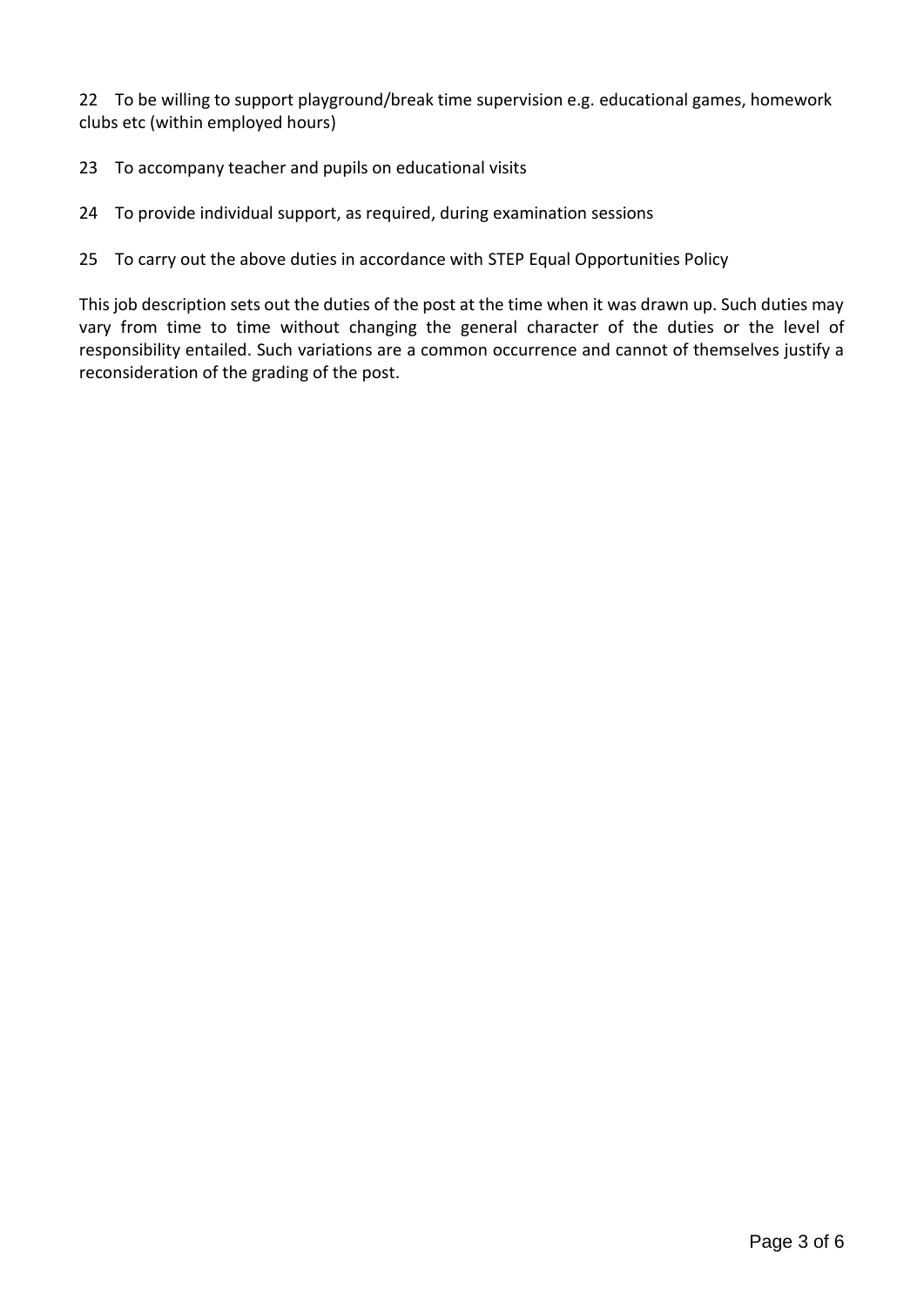## **Person Specification**

# **Post Title: Individual Needs Assistant Grade: Single Status 3**

|                                             | <b>Essential Criteria</b>                                                                                                                                                                         | <b>Desirable Criteria</b> | <b>Method of</b><br>Assessment/<br>Source of<br><b>Information</b> |
|---------------------------------------------|---------------------------------------------------------------------------------------------------------------------------------------------------------------------------------------------------|---------------------------|--------------------------------------------------------------------|
| <b>Key Skills &amp;</b><br><b>Abilities</b> | Ability to use language<br>$\bullet$<br>and other<br>communication skills<br>that pupils can<br>understand and relate to<br>Ability to establish<br>$\bullet$                                     |                           | Application<br>$\bullet$<br>/Interview                             |
|                                             | positive relationships<br>with pupils and<br>empathise with their<br>needs                                                                                                                        |                           |                                                                    |
|                                             | Ability to demonstrate<br>$\bullet$<br>active listening skills                                                                                                                                    |                           |                                                                    |
|                                             | Ability to consistently<br>$\bullet$<br>and effectively<br>implement agreed<br>behaviour management<br>strategies                                                                                 |                           |                                                                    |
|                                             | Ability to provide levels<br>$\bullet$<br>of individual attention,<br>reassurance and help<br>with learning tasks as<br>appropriate to pupils'<br>needs, encouraging the<br>pupil to stay on task |                           |                                                                    |
|                                             | Ability to monitor the<br>$\bullet$<br>pupils' response to the<br>learning activities and,<br>where appropriate,<br>modify or adapt the<br>activities as agreed with<br>the teacher to achieve    |                           |                                                                    |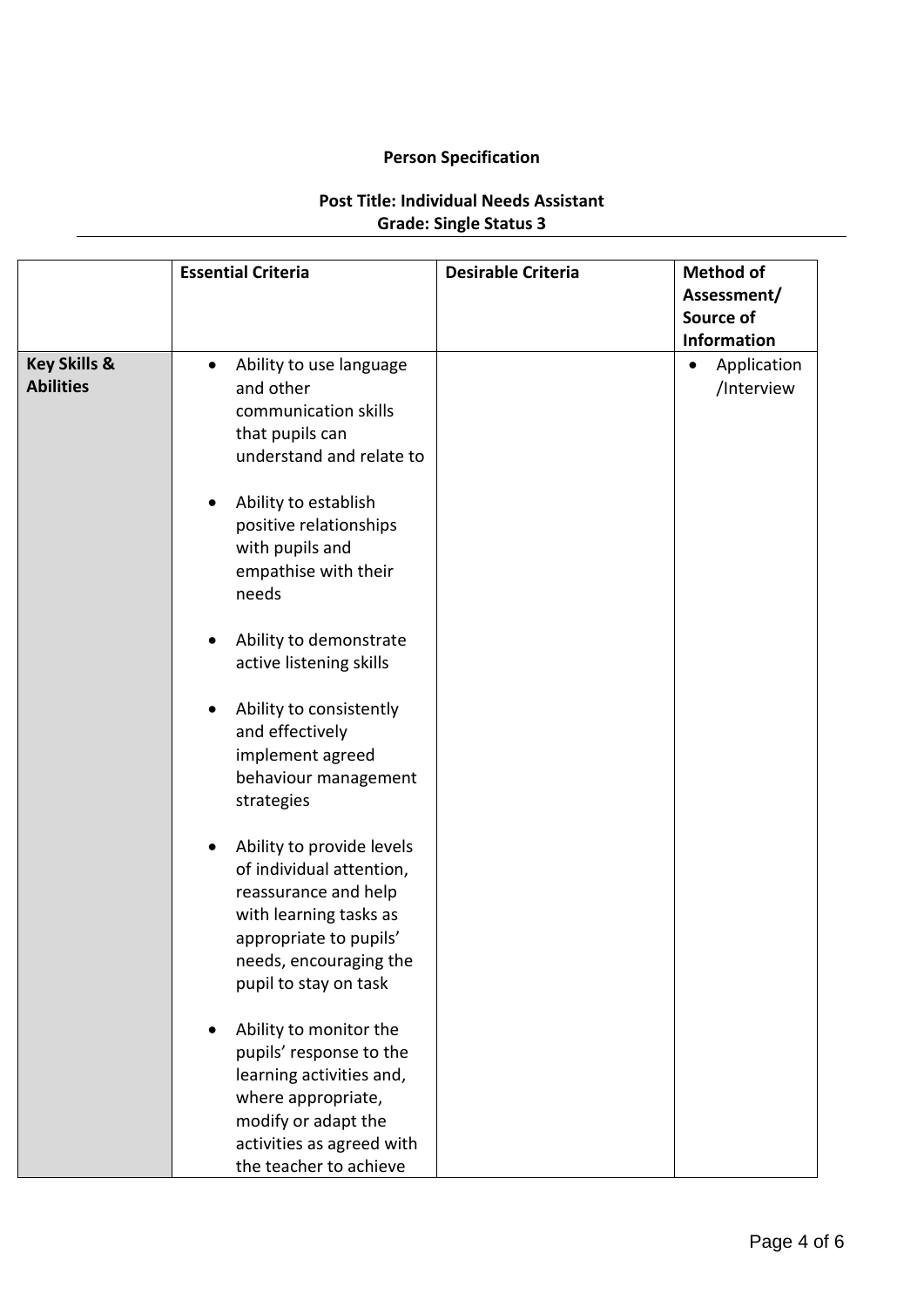|                                                 | the intended learning<br>outcomes<br>Ability to carry out and<br>report on systematic<br>observations of pupils'<br>knowledge,<br>understanding and skills<br>Ability to assist in the<br>٠<br>recording of lessons and<br>assessment as required<br>by the teacher |                           |
|-------------------------------------------------|---------------------------------------------------------------------------------------------------------------------------------------------------------------------------------------------------------------------------------------------------------------------|---------------------------|
|                                                 | Ability to offer<br>constructive feedback to<br>pupils to reinforce self-<br>esteem                                                                                                                                                                                 |                           |
|                                                 | Ability to work<br>effectively and<br>supportively as a<br>member of the school<br>team                                                                                                                                                                             |                           |
|                                                 | Ability to work within<br>and apply all school<br>policies e.g. behaviour<br>management, child<br>protection, Health &<br>Safety, Equal<br>Opportunities etc                                                                                                        |                           |
| <b>Education &amp;</b><br><b>Qualifications</b> | NVQ3 in a child-related<br>$\bullet$<br>subject or equivalent<br>A good standard of<br>education particularly in<br><b>English and Mathematics</b>                                                                                                                  | Application<br>/Interview |
| Knowledge                                       | Knowledge of the legal<br>$\bullet$<br>and organisational<br>requirements for<br>maintaining the health,<br>safety and security of                                                                                                                                  | Application<br>/Interview |